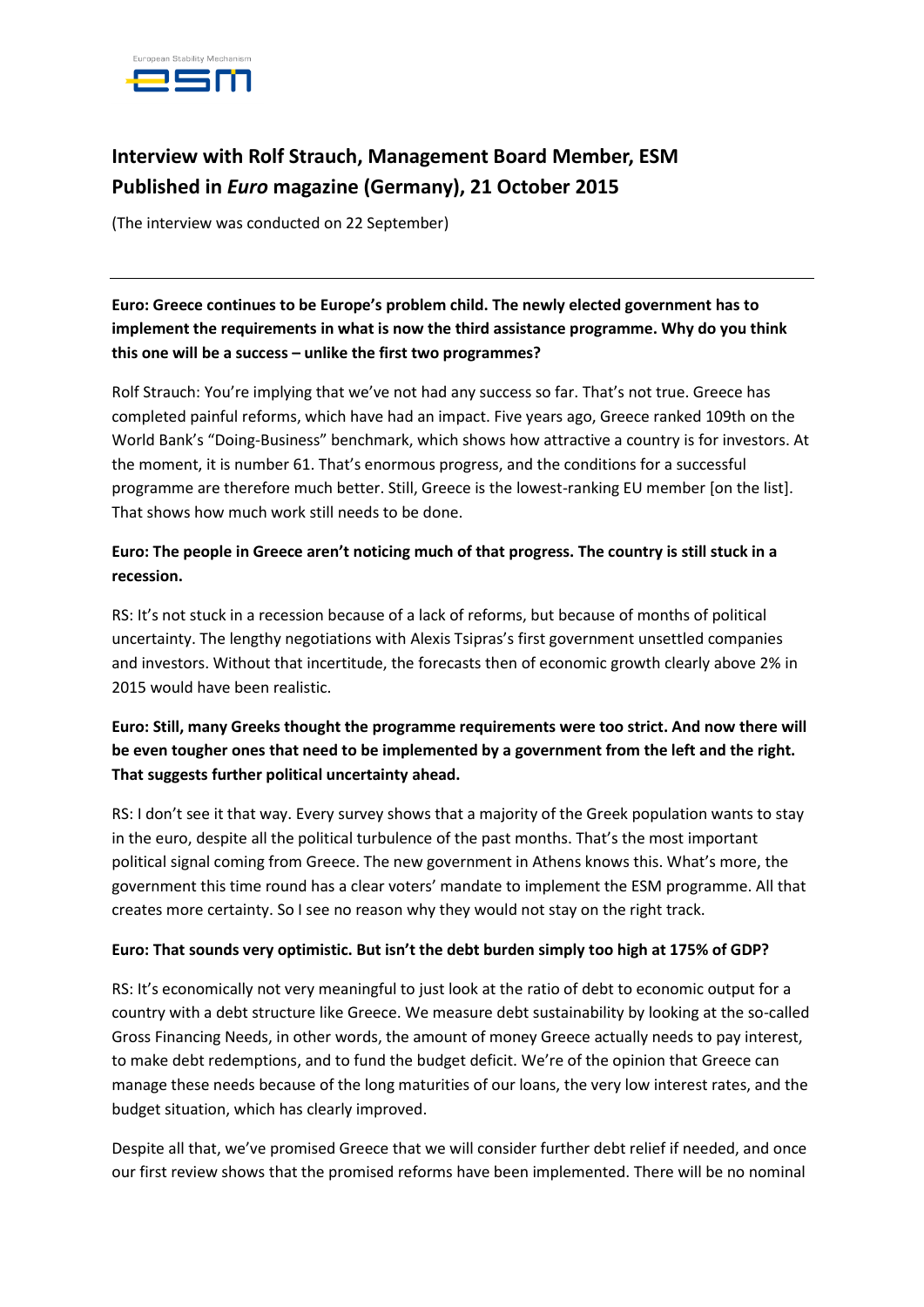haircut. But other steps are possible in principle, such as a further lengthening of maturities, or periods during which Greece would not have to make any interest or redemption payments.

## **Euro: The International Monetary Fund (IMF), a partner in the previous two programmes – disagrees, and thinks a debt haircut is needed. Who is right, you or the IMF?**

RS: We're both right. The IMF has a different approach, because of its history. Its credit programmes are usually over a period of 10 years. Debt sustainability in IMF programmes has to be guaranteed within that period, and a country should be able to return to capital markets. Ours is a much longer time horizon, and we're better able to influence debt sustainability than the IMF through our lending conditions. Debt levels for us are therefore less a factor than gross financing needs.

#### **Euro: So the IMF won't join the third programme for Greece?**

RS: The points of view have converged in our discussions. The IMF also accepts that it makes sense to look at gross financing needs in the case of Greece. So I'm confident that the IMF will also join this time round.

**Euro: Why do you use a soft debt reduction through long maturities and favourable interest rates? Wouldn't a nominal haircut be clearer and a more honest approach vis-a-vis taxpayers in Europe, as well as a liberating signal for the people in Greece? The country could do with an upswing in optimism.**

RS: Of course the country needs optimism. But optimism shouldn't depend on debt reduction. Politicians should better communicate the progress that has been achieved, and lay out a better perspective for the future. At the ESM, we have the means to grant debt relief to Greece if needed, and if Greece implements the required reforms. A nominal haircut is not a political reality in the euro area, and would also cause major legal problems.

# **Euro: You're mentioning it yourself: the ESM has many instruments, and can support governments and banks in a wide variety of ways. At the same time, there is criticism of the ESM, because national parliaments can hardly monitor its powers. What do you say to such criticism of a lack of democratic accountability?**

RS: I am aware of such criticism but must contradict it. All the important ESM decisions have to be taken unanimously. That means that the finance ministers of all the euro area Member States have to consent. The finance ministers are part of governments, which are democratically backed through elections. On top of that, finance ministers in a number of Member States, including Germany, need parliamentary approval before they can vet an ESM decision. So in my opinion, the operations of the ESM are democratically very well underpinned.

# **Euro: But provisions like immunity and confidentiality, which apply to all ESM staff, don't exactly inspire transparency or confidence. On the contrary, this triggers criticism. Why do you need them?**

RS: Both the confidentiality agreement and the immunity of our employees are very limited. One example is that ESM employees may not disclose insider information that is market relevant. If such